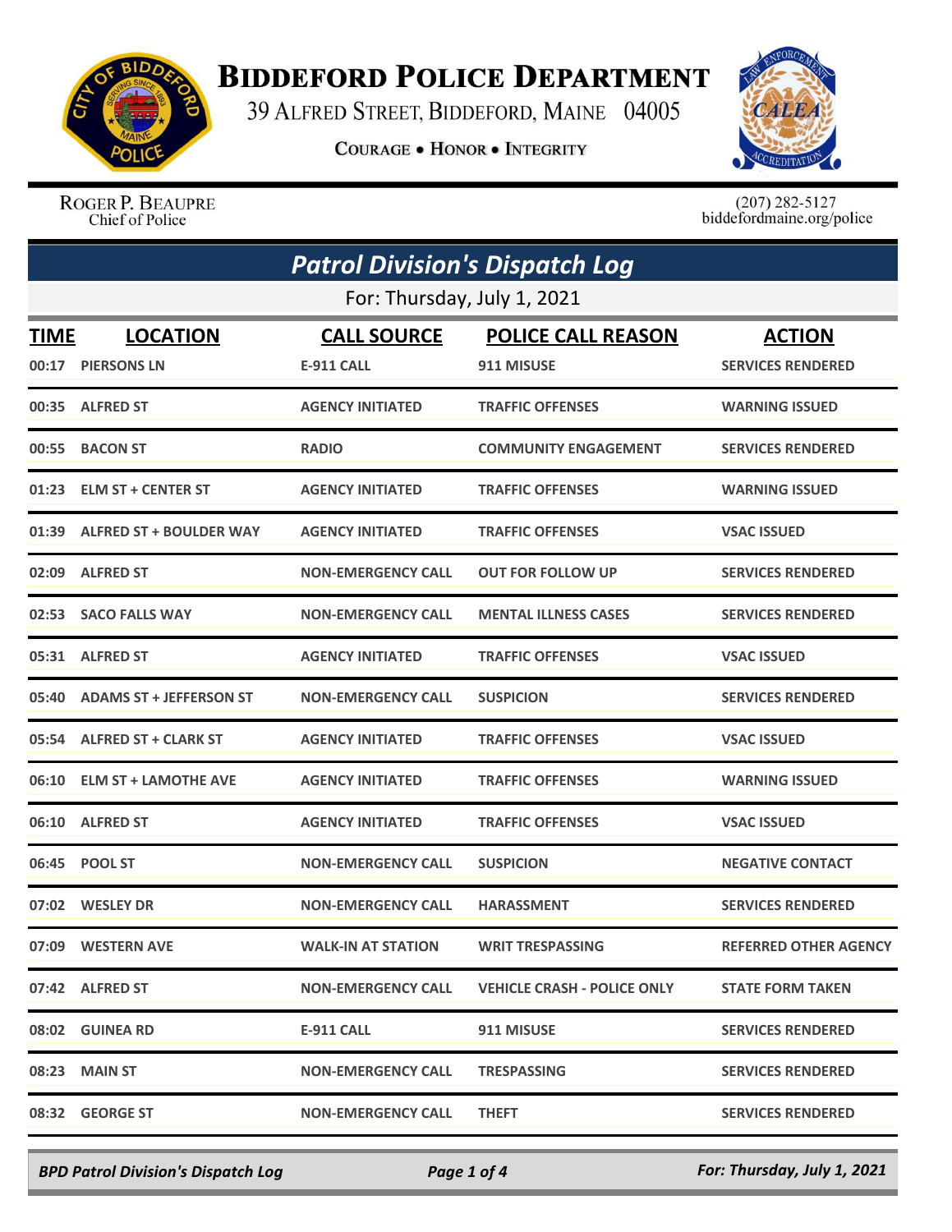| <b>TIME</b> | <b>LOCATION</b>                                                                                            | <b>CALL SOURCE</b>        | <b>POLICE CALL REASON</b>          | <b>ACTION</b>               |  |
|-------------|------------------------------------------------------------------------------------------------------------|---------------------------|------------------------------------|-----------------------------|--|
|             | 08:55 ALFRED ST + ARENA DR                                                                                 | <b>AGENCY INITIATED</b>   | <b>TRAFFIC OFFENSES</b>            | <b>WARNING ISSUED</b>       |  |
|             | 09:03 KING ST                                                                                              | E-911 CALL                | <b>DOMESTIC COMPLAINTS</b>         | <b>REPORT TAKEN</b>         |  |
| 09:10       | <b>MAIN ST</b>                                                                                             | <b>NON-EMERGENCY CALL</b> | <b>TRESPASSING</b>                 | <b>SERVICES RENDERED</b>    |  |
| 09:40       | <b>ELM ST</b>                                                                                              | <b>NON-EMERGENCY CALL</b> | <b>PAPERWORK</b>                   | <b>SERVICES RENDERED</b>    |  |
| 10:09       | <b>BOULDER WAY</b>                                                                                         | <b>NON-EMERGENCY CALL</b> | <b>BOLO</b>                        | <b>GONE ON ARRIVAL</b>      |  |
|             | 10:27 ELM ST                                                                                               | <b>NON-EMERGENCY CALL</b> | <b>PRO-ACTIVE DV RESPONSE TEAM</b> | <b>NEGATIVE CONTACT</b>     |  |
| 10:44       | <b>ALFRED ST</b>                                                                                           | <b>NON-EMERGENCY CALL</b> | <b>CRIMINAL MISCHIEF</b>           | <b>REPORT TAKEN</b>         |  |
|             | 10:49 PIKE ST                                                                                              | <b>WALK-IN AT STATION</b> | <b>MISSING PERSON</b>              | <b>REPORT TAKEN</b>         |  |
| 11:01       | <b>SACO FALLS WAY</b>                                                                                      | <b>NON-EMERGENCY CALL</b> | <b>MENTAL ILLNESS CASES</b>        | <b>SERVICES RENDERED</b>    |  |
|             | 11:11 ELM ST                                                                                               | <b>AGENCY INITIATED</b>   | <b>PAPERWORK</b>                   | <b>PAPERWORK NOT SERVED</b> |  |
|             | 11:15 SOUTH ST                                                                                             | <b>E-911 CALL</b>         | <b>CRIM THREAT / TERRORIZING</b>   | <b>REPORT TAKEN</b>         |  |
| 11:40       | <b>WEST ST + CRANBERRY LN</b>                                                                              | <b>NON-EMERGENCY CALL</b> | <b>PASS STOPPED SCHOOL BUS</b>     | <b>SERVICES RENDERED</b>    |  |
| 11:41       | <b>ALFRED ST</b>                                                                                           | <b>NON-EMERGENCY CALL</b> | <b>SUSPICION</b>                   | <b>SERVICES RENDERED</b>    |  |
|             | 11:52 ALFRED ST                                                                                            | <b>WALK-IN AT STATION</b> | <b>PAPERWORK</b>                   | <b>PAPERWORK SERVED</b>     |  |
| 12:14       | <b>MASON ST</b>                                                                                            | <b>NON-EMERGENCY CALL</b> | <b>PARKING COMPLAINT</b>           | <b>GONE ON ARRIVAL</b>      |  |
| 12:27       | <b>CHADWICK PL + ELM ST</b>                                                                                | <b>WALK-IN AT STATION</b> | <b>VEHICLE CRASH - POLICE ONLY</b> | <b>SERVICES RENDERED</b>    |  |
|             | 12:31 SOUTH ST                                                                                             | <b>E-911 CALL</b>         | <b>CIVIL COMPLAINT</b>             | <b>NEGATIVE CONTACT</b>     |  |
|             | 12:35 HORRIGAN CT                                                                                          | <b>NON-EMERGENCY CALL</b> | <b>SEX OFFENDER REGISTRATION</b>   | <b>REPORT TAKEN</b>         |  |
|             | 12:48 ALFRED ST                                                                                            | <b>E-911 CALL</b>         | <b>SUSPICION</b>                   | <b>NEGATIVE CONTACT</b>     |  |
|             | 13:15 ALFRED ST                                                                                            | <b>OTHER</b>              | <b>DHHS / DA REFERRAL</b>          | <b>REPORT TAKEN</b>         |  |
|             | 13:22 SHOPS WAY                                                                                            | <b>AGENCY INITIATED</b>   | <b>TRAFFIC OFFENSES</b>            | <b>WARNING ISSUED</b>       |  |
|             | 13:45 ALFRED ST + PRECOURT ST                                                                              | <b>E-911 CALL</b>         | <b>VEHICLE CRASH - POLICE ONLY</b> | <b>SERVICES RENDERED</b>    |  |
| 13:45       | <b>MILE STRETCH RD</b>                                                                                     | <b>NON-EMERGENCY CALL</b> | <b>ALARM - POLICE</b>              | <b>CANCELLED IN ROUTE</b>   |  |
| 13:54       | <b>BOULDER WAY</b>                                                                                         | <b>NON-EMERGENCY CALL</b> | <b>SHOPLIFTING</b>                 | <b>SUMMONS ISSUED</b>       |  |
|             | OFFENDER: SIA J HYSON  AGE: 18  RESIDENT OF: LYMAN, ME<br>CHARGE: THEFT BY UNAUTHORIZED TAKING OR TRANSFER |                           |                                    |                             |  |
|             | 13:54 ELM ST                                                                                               | <b>E-911 CALL</b>         | <b>BOLO</b>                        | <b>NEGATIVE CONTACT</b>     |  |
|             |                                                                                                            |                           |                                    |                             |  |
|             | <b>BPD Patrol Division's Dispatch Log</b>                                                                  |                           | Page 2 of 4                        | For: Thursday, July 1, 2021 |  |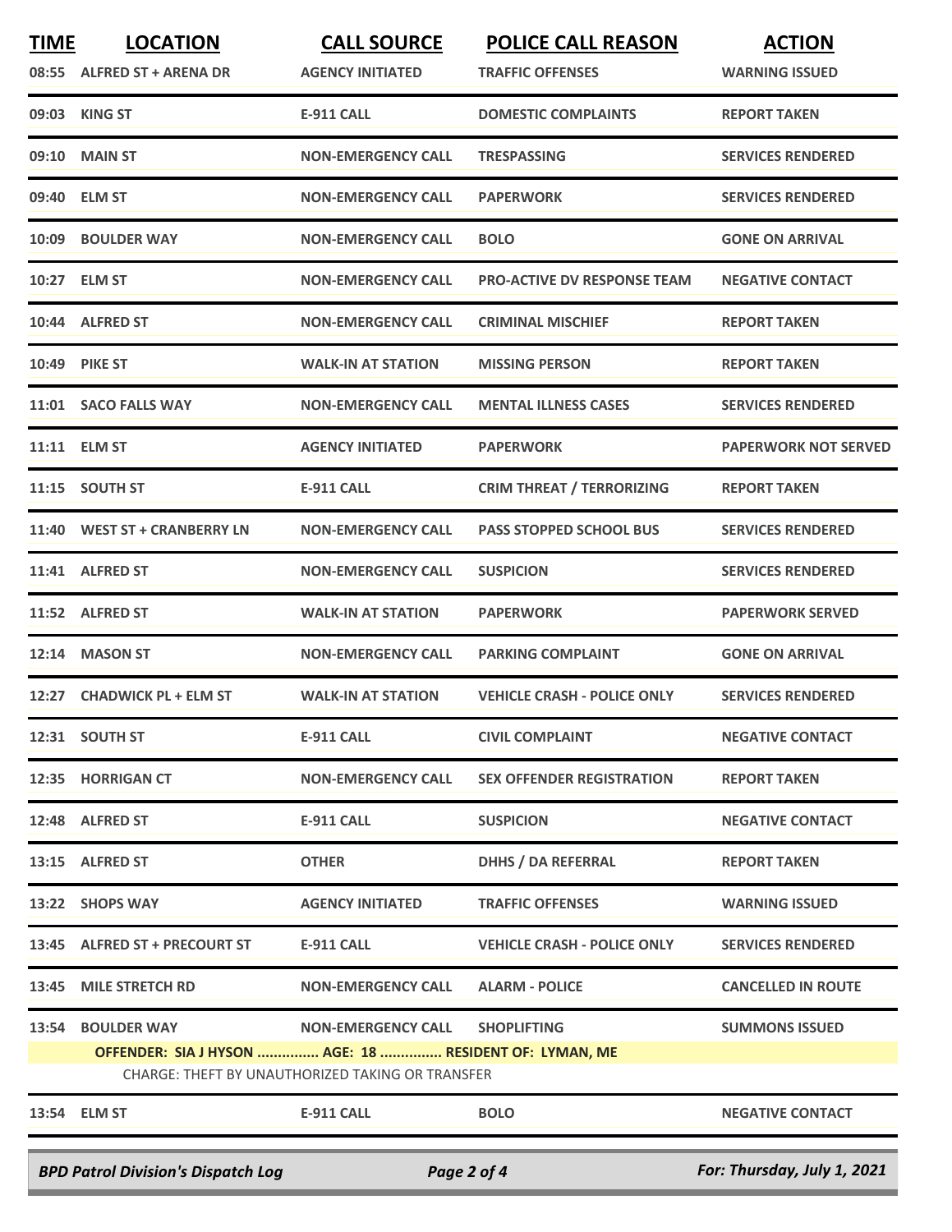| <b>TIME</b><br>14:01 | <b>LOCATION</b><br><b>PRECOURT ST + MOUNTAIN RD</b> | <b>CALL SOURCE</b><br><b>AGENCY INITIATED</b>                               | <b>POLICE CALL REASON</b><br><b>ARTICLES LOST/FOUND</b>                     | <b>ACTION</b><br><b>REPORT TAKEN</b> |
|----------------------|-----------------------------------------------------|-----------------------------------------------------------------------------|-----------------------------------------------------------------------------|--------------------------------------|
| 14:02                | <b>SHELTRA AVE</b>                                  | <b>E-911 CALL</b>                                                           | <b>DOMESTIC COMPLAINTS</b>                                                  | <b>REPORT TAKEN</b>                  |
| 14:07                | <b>BIDDEFORD GATEWAY CTR</b>                        | <b>E-911 CALL</b>                                                           | <b>SUSPICION</b>                                                            | <b>NEGATIVE CONTACT</b>              |
| 14:40                | <b>BRADBURY ST</b>                                  | <b>NON-EMERGENCY CALL</b>                                                   | <b>ESCORTS / RELAYS</b>                                                     | <b>SERVICES RENDERED</b>             |
| 15:06                | <b>BRADBURY ST</b>                                  | <b>NON-EMERGENCY CALL</b>                                                   | <b>DISTURBANCE / NOISE</b>                                                  | <b>SERVICES RENDERED</b>             |
| 15:15                | <b>MARINER WAY</b>                                  | <b>AGENCY INITIATED</b>                                                     | <b>OUT FOR FOLLOW UP</b>                                                    | <b>SERVICES RENDERED</b>             |
| 15:47                | <b>BACON ST + ALFRED ST</b>                         | <b>NON-EMERGENCY CALL</b>                                                   | <b>VEHICLE CRASH - POLICE ONLY</b>                                          | <b>STATE FORM TAKEN</b>              |
| 15:52                | <b>ALFRED ST</b>                                    | <b>NON-EMERGENCY CALL</b>                                                   | <b>ASSIST CITIZEN</b>                                                       | <b>SERVICES RENDERED</b>             |
| 16:04                | <b>DUPONT AVE</b>                                   | <b>NON-EMERGENCY CALL</b>                                                   | <b>THEFT</b>                                                                | <b>SERVICES RENDERED</b>             |
| 16:08                | <b>MAIN ST</b>                                      | <b>NON-EMERGENCY CALL</b>                                                   | <b>CRUISER ACCIDENT</b>                                                     | <b>STATE FORM TAKEN</b>              |
| 16:36                | <b>SACO FALLS WAY</b>                               | <b>NON-EMERGENCY CALL</b>                                                   | <b>SAFETY CONCERN</b>                                                       | <b>UNFOUNDED</b>                     |
| 16:49                | <b>ALFRED ST</b>                                    | <b>NON-EMERGENCY CALL</b>                                                   | <b>BOLO</b>                                                                 | <b>NEGATIVE CONTACT</b>              |
| 17:05                | <b>MAY ST + LESSARD AVE</b>                         | <b>AGENCY INITIATED</b>                                                     | <b>TRAFFIC OFFENSES</b>                                                     | <b>WARNING ISSUED</b>                |
| 17:18                | <b>ELM ST + PRECOURT ST</b>                         | <b>NON-EMERGENCY CALL</b>                                                   | <b>BOLO</b>                                                                 | <b>WARNING ISSUED</b>                |
| 17:52                | <b>PIKE ST</b>                                      | <b>NON-EMERGENCY CALL</b>                                                   | <b>MISSING PERSON</b>                                                       | <b>SERVICES RENDERED</b>             |
| 17:58                | <b>GRAHAM ST</b>                                    | <b>E-911 CALL</b>                                                           | <b>SUSPICION</b>                                                            | <b>NEGATIVE CONTACT</b>              |
|                      | <b>18:19 GRANITE POINT RD</b>                       | <b>E-911 CALL</b>                                                           | 911 MISUSE                                                                  | <b>NEGATIVE CONTACT</b>              |
|                      | <b>18:53 MAIN ST</b>                                | <b>NON-EMERGENCY CALL</b>                                                   | <b>ASSIST OTHER AGENCY</b>                                                  | <b>NEGATIVE CONTACT</b>              |
|                      | 19:21 SACO FALLS WAY                                | <b>E-911 CALL</b>                                                           | ATTEMPTED/THREATENED SUICIDE REPORT TAKEN                                   |                                      |
|                      | 19:46 ALFRED ST                                     | <b>AGENCY INITIATED</b>                                                     | <b>DISTURBANCE / NOISE</b>                                                  | <b>SERVICES RENDERED</b>             |
|                      | 20:26 JUSTINE'S WAY                                 | <b>E-911 CALL</b>                                                           | 911 MISUSE                                                                  | <b>NEGATIVE CONTACT</b>              |
|                      | 20:35 BOULDER WAY                                   | <b>NON-EMERGENCY CALL</b><br>CHARGE: UNLAWFUL POSSESSION OF METHAMPHETAMINE | <b>DRUG</b><br>OFFENDER: JOHN D SCHLOSSER  AGE: 49  RESIDENT OF: BANGOR, ME | <b>SUMMONS ISSUED</b>                |
|                      | 21:05 JEFFERSON ST                                  | <b>E-911 CALL</b>                                                           | <b>CHECK WELFARE</b>                                                        | <b>REPORT TAKEN</b>                  |
|                      | 21:24 CLEAVES ST                                    | <b>E-911 CALL</b>                                                           | 911 MISUSE                                                                  | <b>NEGATIVE CONTACT</b>              |
|                      | 21:58 ALFRED ST + WASHINGTON ST                     | <b>AGENCY INITIATED</b>                                                     | <b>TRAFFIC OFFENSES</b>                                                     | <b>WARNING ISSUED</b>                |
|                      | <b>BPD Patrol Division's Dispatch Log</b>           |                                                                             | Page 3 of 4                                                                 | For: Thursday, July 1, 2021          |